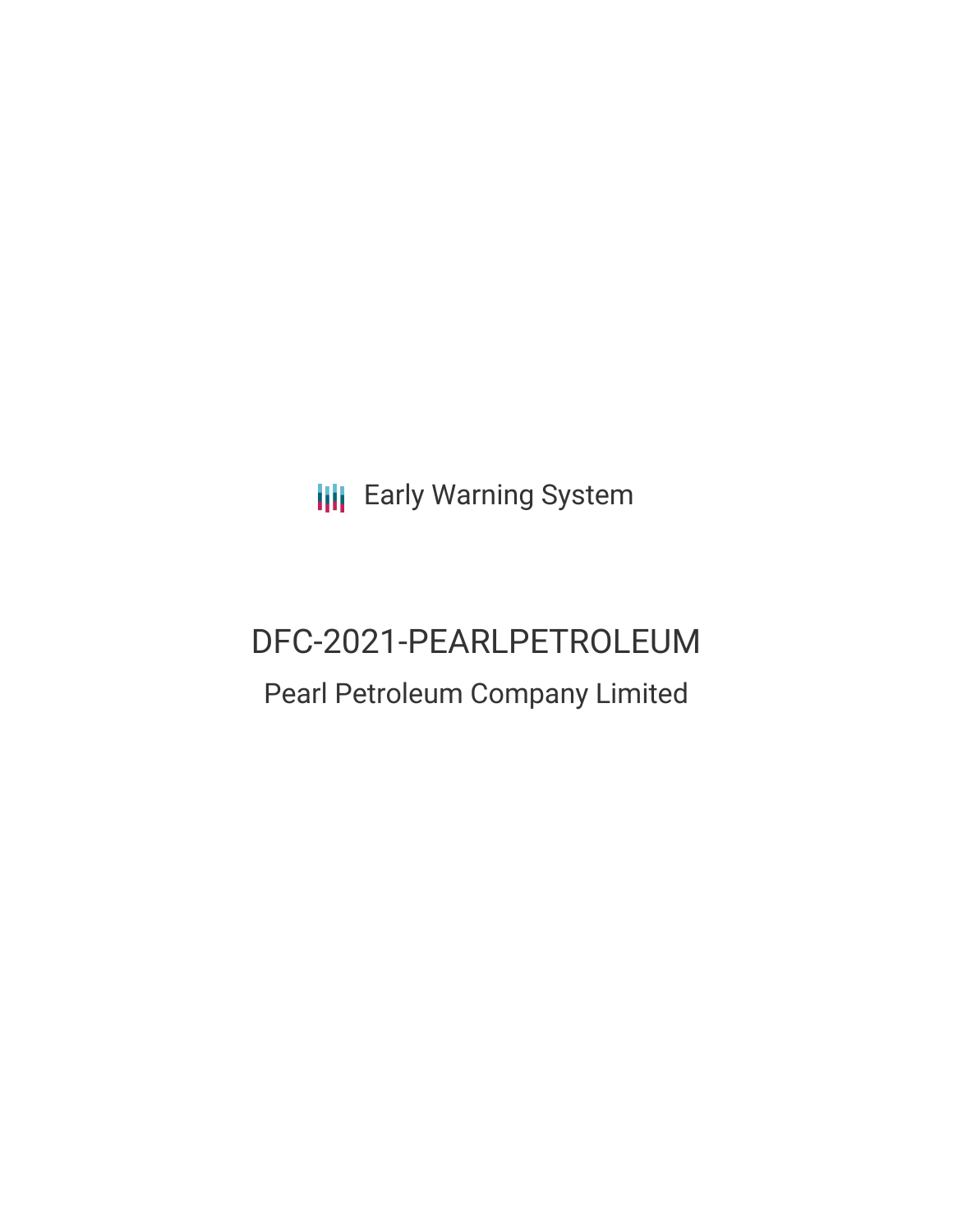

#### **Quick Facts**

| <b>Countries</b>               | Iraq                                                   |
|--------------------------------|--------------------------------------------------------|
| <b>Specific Location</b>       | Kurdistan Region                                       |
| <b>Financial Institutions</b>  | US International Development Finance Corporation (DFC) |
| <b>Status</b>                  | Active                                                 |
| <b>Bank Risk Rating</b>        | A                                                      |
| <b>Borrower</b>                | Pearl Petroleum Company Limited                        |
| <b>Sectors</b>                 | Energy                                                 |
| <b>Investment Type(s)</b>      | Loan                                                   |
| <b>Investment Amount (USD)</b> | \$250.00 million                                       |
| <b>Loan Amount (USD)</b>       | \$250.00 million                                       |
| <b>Project Cost (USD)</b>      | \$625,00 million                                       |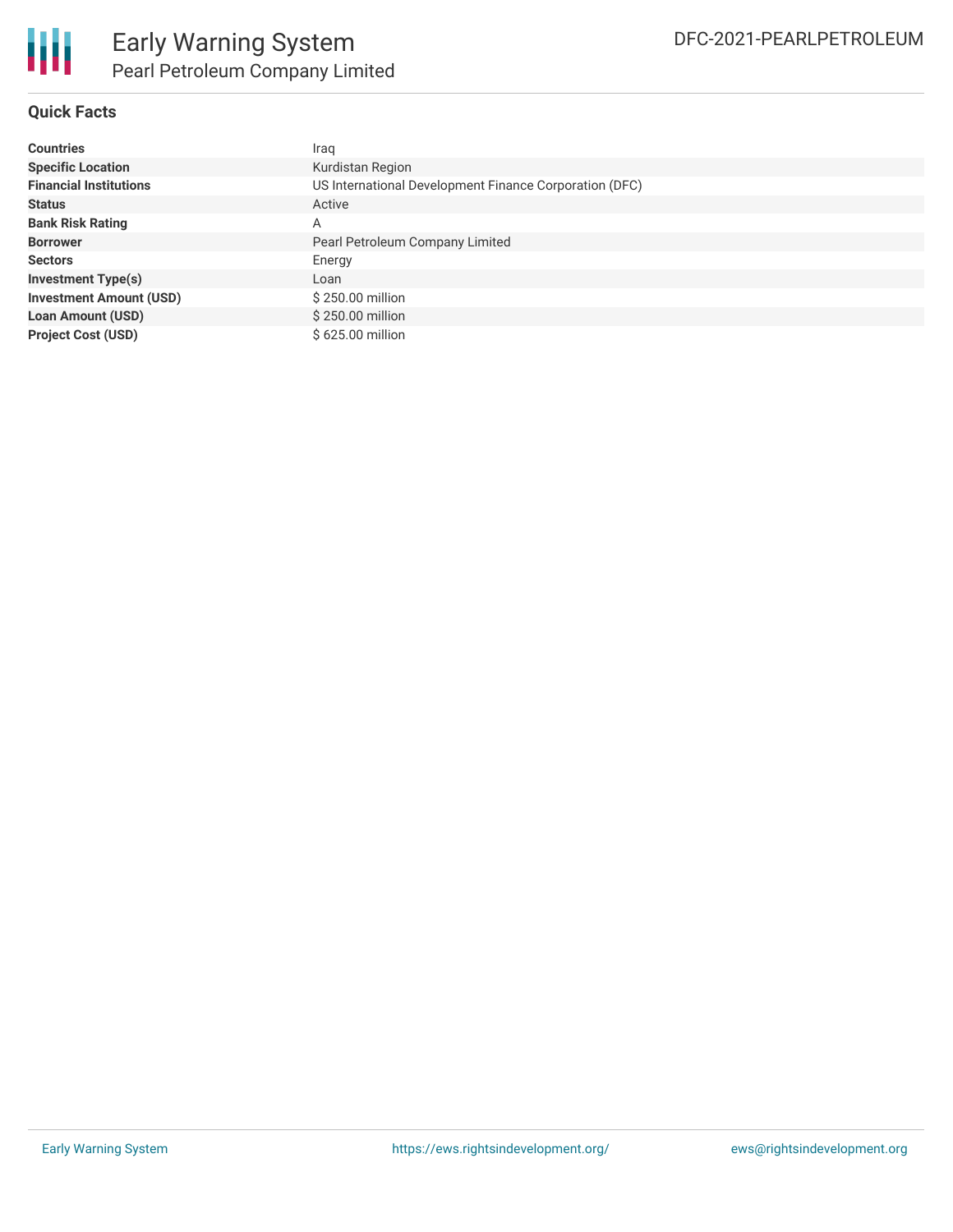

## Early Warning System Pearl Petroleum Company Limited

#### **Project Description**

According to bank documents, the project involves the expansion of the Borrower's natural gas processing capacity in the Kurdistan Region of Iraq.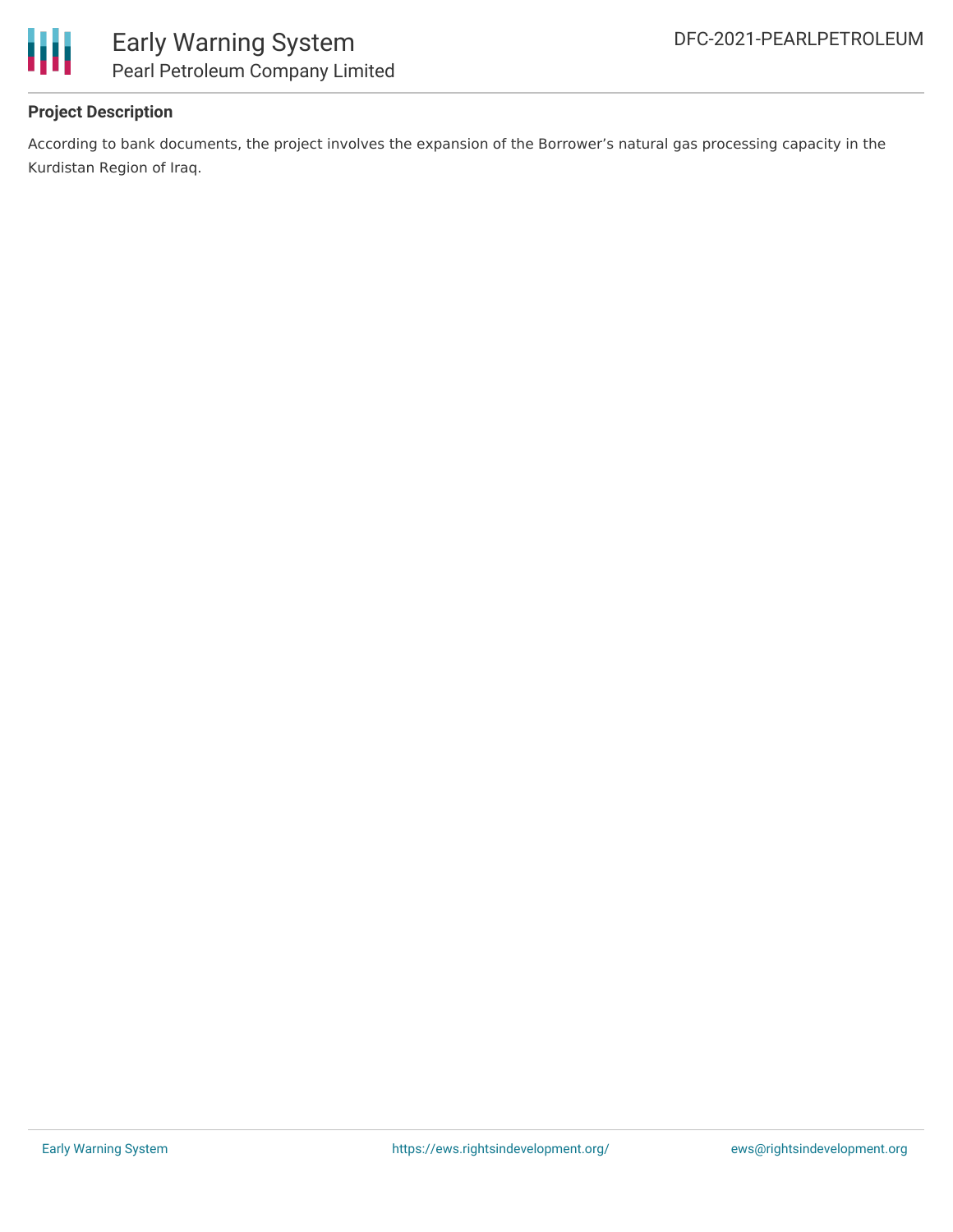

## Early Warning System Pearl Petroleum Company Limited

#### **Investment Description**

US International Development Finance Corporation (DFC)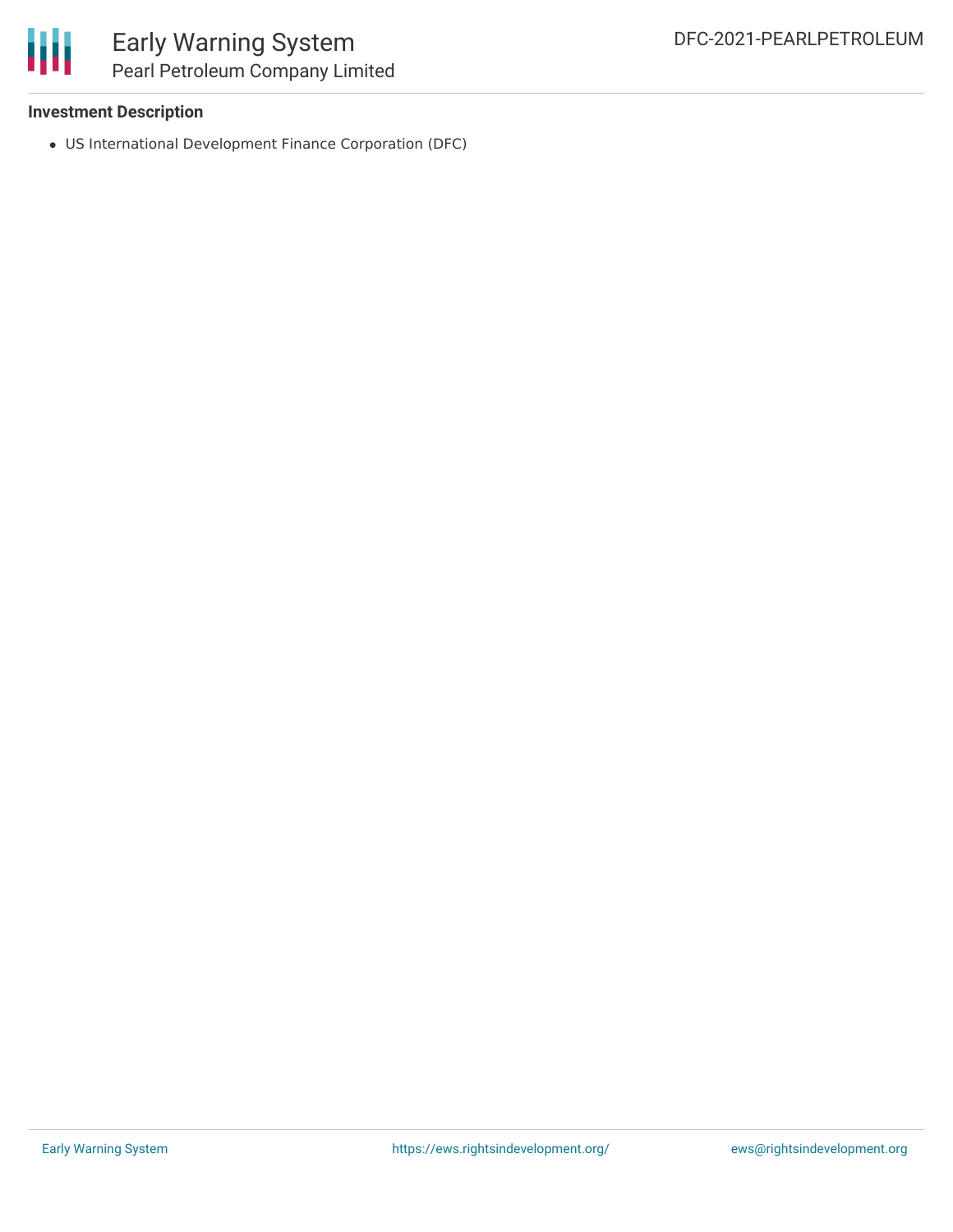

### Early Warning System Pearl Petroleum Company Limited

| <b>Private Actor 1</b> | <b>Private Actor</b><br>Role | <b>Private Actor</b><br>Sector | <b>Relation</b>          | <b>Private Actor 2</b>          | <b>Private Actor</b><br>2 Role | <b>Private Actor</b><br>2 Sector |
|------------------------|------------------------------|--------------------------------|--------------------------|---------------------------------|--------------------------------|----------------------------------|
|                        | $\overline{\phantom{0}}$     |                                | $\overline{\phantom{0}}$ | Pearl Petroleum Company Limited | Client                         |                                  |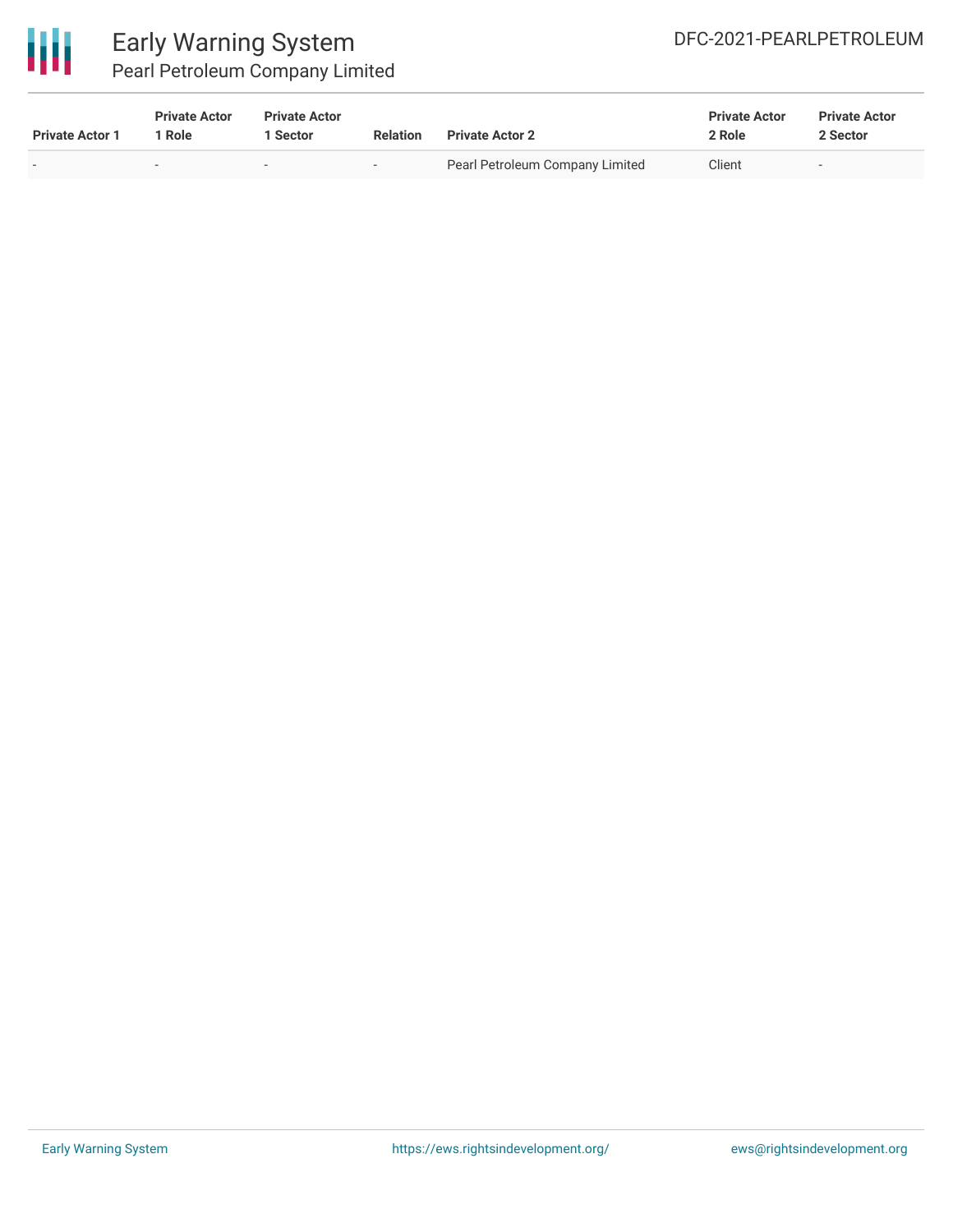#### **Contact Information**

\*Contact information not provided at the time of disclosure\*

#### **ACCESS TO INFORMATION**

Unlike many other development finance institutions, DFC does not currently have an access to information policy.

Under the United States Freedom of Information Act (FOIA), DFC is obliged to respond to reasonably formulated requests for Agency records. However, DFC may apply exemptions from release to certain types of information and may charge fees in responding to requests. DFC has a designated FOIA officer who is trained in how to respond to requests and implement the law. You can learn more about filing a FOIA request at: <https://www.dfc.gov/foia>

#### **ACCOUNTABILITY MECHANISM OF THE UNITED STATES INTERNATIONAL DEVELOPMENT FINANCE CORPORATION (DFC)**

The Office of Accountability is an independent office that addresses complaints about environmental or social issues related to DFC-supported projects. The office provides communities an opportunity to have concerns independently reviewed and addressed. If you submit a complaint to the Office of Accountability, it may assist you by either seeking to address your problems by facilitating a problem solving dialogue between you and those implementing the project and/or investigating whether the DFC complied with its policies to prevent environmental, social, human rights, and labor harms.

You can find more information about the Office of Accountability at: <https://www.dfc.gov/who-we-are/office-accountability>